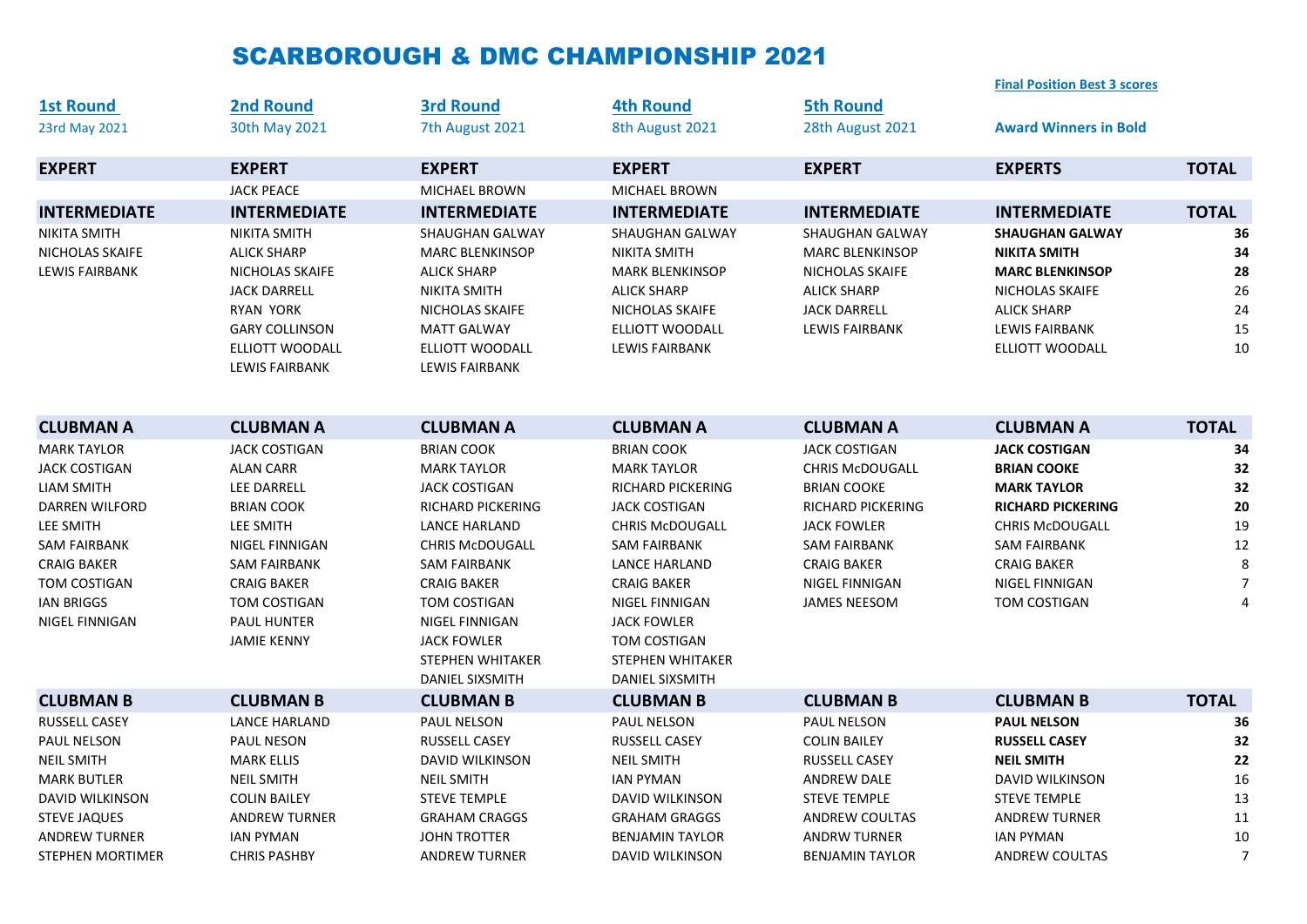| <b>JAN PYMAN</b>       | <b>STEVE TEMPLE</b>    | IAN PYMAN              | <b>STEVE TEMPLE</b>   | <b>JOHN TROTTER</b>   | <b>JOHN TROTTER</b>   | 6 |
|------------------------|------------------------|------------------------|-----------------------|-----------------------|-----------------------|---|
| <b>CHRIS PASHBY</b>    | <b>STEVE JAQUES</b>    | BENJAMIN TAYLOR        | ANDREW TURNER         | <b>ERIC LONSDALE</b>  | <b>ERIC LONSDALE</b>  |   |
| <b>BENJAMIN TAYLOR</b> | ANDREW COULTAS         | <b>JAMES GODBEHERE</b> | JAMES GODBEHERE       | <b>BILL GAMBLE</b>    | <b>LAUREN TAYLOR</b>  |   |
| ANDREW COULTAS         | DAVID WILKINSON        | <b>STEPHEN AINLEY</b>  | <b>JOHN TROTTER</b>   | <b>STEPHEN AINLEY</b> | <b>STEPHEN AINLEY</b> |   |
| ERIC LONSDALE          | VICKY LAMB             | JIM BREEN              | <b>STEPHEN AINLEY</b> | <b>GARY FREEMAN</b>   | BILL GAMBLE           |   |
| MARK THOMPSON          | <b>BENJAMIN TAYLOR</b> | <b>BILL GAMBLE</b>     | JIM BREEN             | STEPHEN WILLIAMS      |                       |   |
| JAMES AUSTERMUHLE      | <b>ERIC LONSDALE</b>   | <b>LAUREN TAYLOR</b>   | BILL GAMBLE           |                       |                       |   |
| LAUREN TAYLOR          | <b>MARK THOMPSON</b>   | STEPHEN WILLIAMS       | LAUREN TAYLOR         |                       |                       |   |
|                        | <b>STEVEN NORRIS</b>   |                        |                       |                       |                       |   |
|                        | <b>JOHN TURTON</b>     |                        |                       |                       |                       |   |

JOHN TROTTER STEPHEN AINLEY CLAIRE COLLINSON DANIEL ARMSTRONG

| <b>TWINSHOCK</b>                                                                                                          | <b>TWINSHOCK</b>                                                                                                                | <b>TWINSHOCK</b>                                                                                                                                             | <b>TWINSHOCK</b>                                                                                                                             | <b>TWINSHOCK</b>                                                                                                                                    | <b>TWINSHOCK</b>                                                                                             | <b>TOTAL</b>               |
|---------------------------------------------------------------------------------------------------------------------------|---------------------------------------------------------------------------------------------------------------------------------|--------------------------------------------------------------------------------------------------------------------------------------------------------------|----------------------------------------------------------------------------------------------------------------------------------------------|-----------------------------------------------------------------------------------------------------------------------------------------------------|--------------------------------------------------------------------------------------------------------------|----------------------------|
| <b>STEVEN KIRKWOOD</b>                                                                                                    |                                                                                                                                 | <b>STEVEN KIRKWOOD</b>                                                                                                                                       | <b>STEVEN KIRKWOOD</b>                                                                                                                       | <b>STEVEN KIRKWOOD</b><br><b>BRYAN BAYES</b>                                                                                                        | <b>STEVEN KIRKWOOD</b>                                                                                       | 36                         |
| <b>ADULT WHITE</b>                                                                                                        | <b>ADULT WHITE</b>                                                                                                              | <b>ADULT WHITE</b>                                                                                                                                           | <b>ADULT WHITE</b>                                                                                                                           | <b>ADULT WHITE</b>                                                                                                                                  | <b>ADULT WHITE</b>                                                                                           | <b>TOTAL</b>               |
| <b>DAVE CHILTON</b><br>PAUL HARRISON<br><b>MARK DALTON</b><br>NICOLA DIXON<br><b>ANDREW TWIDDLE</b><br><b>MICK TANTON</b> | <b>PAUL HARRISON</b><br><b>MARK DALTON</b><br><b>ANDREW TWIDDLE</b><br>NICOLA DIXON<br><b>PAUL TURTON</b><br><b>MICK TANTON</b> | <b>PAUL HARRISON</b><br><b>PAUL TURNER</b><br>PAT GALWAY<br>NICOLA DIXON<br><b>MARK DALTON</b><br>ANDREW TWIDDLE<br><b>MICK TANTON</b><br><b>STUART PEEL</b> | <b>MARK DALTON</b><br><b>PAUL HARRISON</b><br>NICOLA DIXON<br><b>ANDRW TWIDDLE</b><br>PAT GALWAY<br><b>STUART PEEL</b><br><b>MICK TANTON</b> | <b>PAUL HARRISON</b><br><b>JOHN LITHGO</b><br><b>ANDREW TWIDDLE</b><br>NICOLA DIXON<br><b>MICHAEL TANTON</b><br><b>JASON DUNN</b><br>DAVID CLARKSON | <b>PAUL HARRISON</b><br><b>MARK DALTON</b><br><b>ANDREW TWIDDLE</b><br>NICOLA DIXON<br><b>MICHAEL TANTON</b> | 34<br>30<br>22<br>20<br>12 |
| A CLASS                                                                                                                   | A CLASS                                                                                                                         | A CLASS                                                                                                                                                      | A CLASS                                                                                                                                      | A CLASS                                                                                                                                             | A CLASS                                                                                                      | <b>TOTAL</b>               |
|                                                                                                                           |                                                                                                                                 | <b>HARISON SKELTON</b>                                                                                                                                       | <b>HARISON SKELTON</b>                                                                                                                       |                                                                                                                                                     |                                                                                                              |                            |
| <b>B CLASS</b>                                                                                                            | <b>B CLASS</b>                                                                                                                  | <b>B CLASS</b>                                                                                                                                               | <b>B CLASS</b>                                                                                                                               | <b>B CLASS</b>                                                                                                                                      | <b>B CLASS</b>                                                                                               | <b>TOTAL</b>               |
| <b>BILL REEVES</b><br><b>MATILDA ARBON</b><br><b>HOLLY DIXON</b><br><b>MASON VASEY</b>                                    | <b>BILL REEVES</b><br><b>HOLLY DIXON</b><br><b>MASON VASEY</b>                                                                  | <b>BILL REEVES</b><br><b>HOLLY DIXON</b><br><b>MATILDA ARBON</b><br><b>MASON VASEY</b>                                                                       | <b>BILL REEVES</b><br><b>HOLLY DIXON</b><br><b>MATILDA ARBON</b><br><b>MASON VASEY</b>                                                       | <b>BILL REEVES</b><br><b>HOLLY DIXON</b>                                                                                                            | <b>BILL REEVES</b><br><b>HOLLY DIXON</b><br><b>MATILDA ARBON</b><br><b>MASON VASEY</b>                       | 36<br>30<br>26<br>20       |
| <b>C CLASS</b>                                                                                                            | C CLASS                                                                                                                         | <b>C CLASS</b>                                                                                                                                               | <b>C CLASS</b>                                                                                                                               | <b>C CLASS</b>                                                                                                                                      | <b>C CLASS</b>                                                                                               | <b>TOTAL</b>               |
| <b>SAM CARTER</b><br><b>MASON WILFORD</b>                                                                                 | <b>SAM CARTER</b>                                                                                                               | <b>SAM CARTER</b>                                                                                                                                            | <b>SAM CARTER</b>                                                                                                                            | <b>SAM CARTER</b><br><b>RILEY WILFORD</b><br><b>MASON WILFORD</b>                                                                                   | <b>SAM CARTER</b>                                                                                            | 36                         |